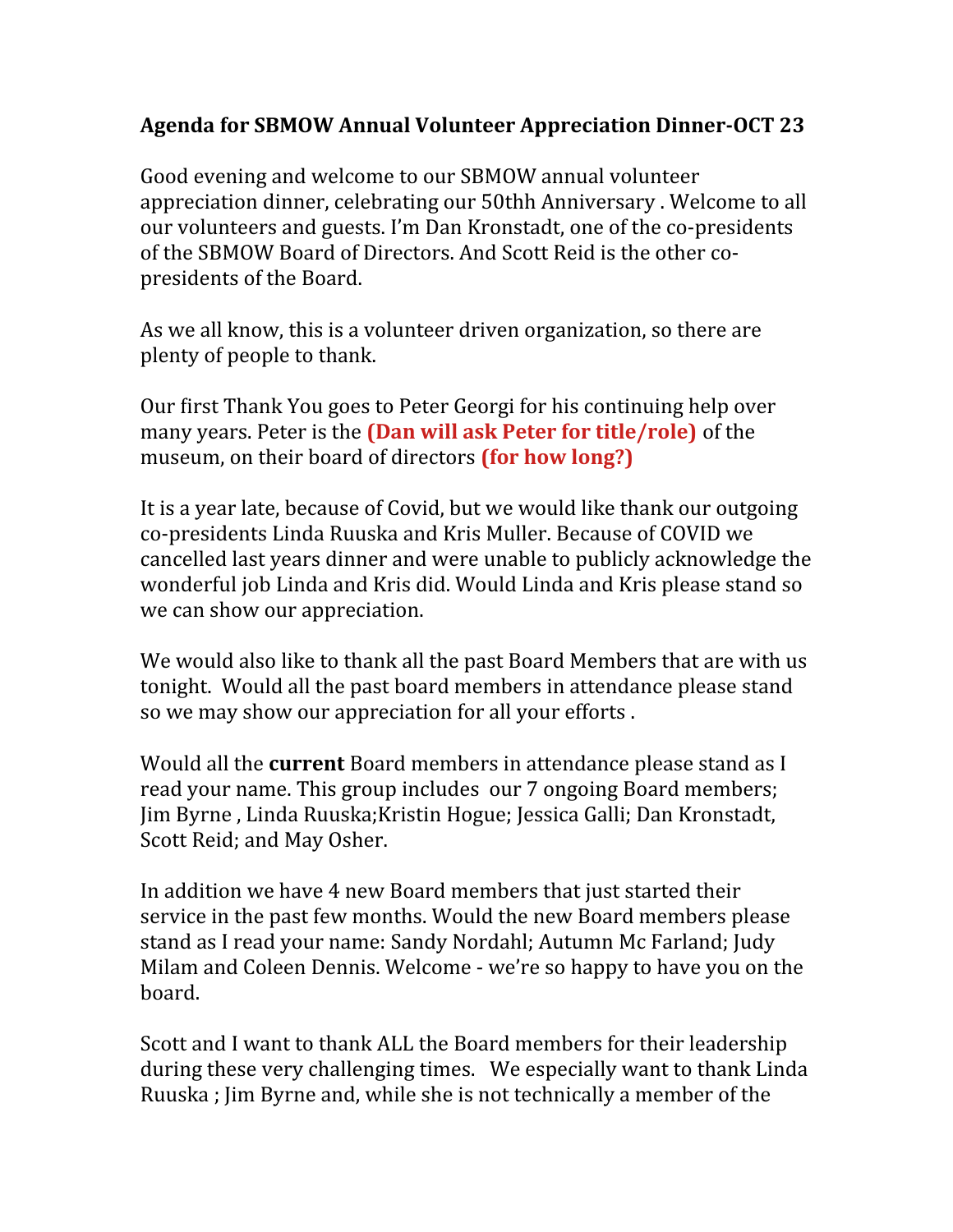board, she is THE MOST IMPORTANT person in the organization - our star, Kay Castagnola. **(Cheers!)** We want to thank all of them for their tireless efforts during these past 18 months .

We would also like to give thanks to Michael Dean and all his interviewers, who keep our interview process for prospective new clients running . Thank you Michael.

We also would like to introduce and thank Mia Relis who is our office administrative assistant. Thanks Mia

We are proud to say because of **all our collective efforts**, which includes the board , our staff and all of you ,our driver volunteers, **we have not missed ONE DAY of meal delivery during the pandemic –** let's give ourselves a round of applause!

We will be back shortly, but meanwhile – let's eat! - *this may happen earlier if we run out of time and food is ready*

## **DINNER BREAK**

**Two years ago, Linda and Kris, as co-presidents, talked about the organizations accomplishments during the prior 12 months. It was a LONG list!**

**Our accomplishments – spread out over 24 months - were a little bit different. What we did was: we survived Covid. And not just survive. We thrived. We delivered meals. We changed the way we did things. We helped our clients. We used ZOOM – a LOT! We kept everybody healthy – clients, volunteers, staff. We had a few cases of Covid, but it was a REALLY SMALL number. (is this accurate?)**

**While I don't have any specifics about this, I am sure that some of you lost loved ones because of Covid, and our thoughts go out to you. We cannot imagine what you went thru. Let's take a moment of silence for you, and your loved ones, and all the other people around the US, and around the world, who lost someone...**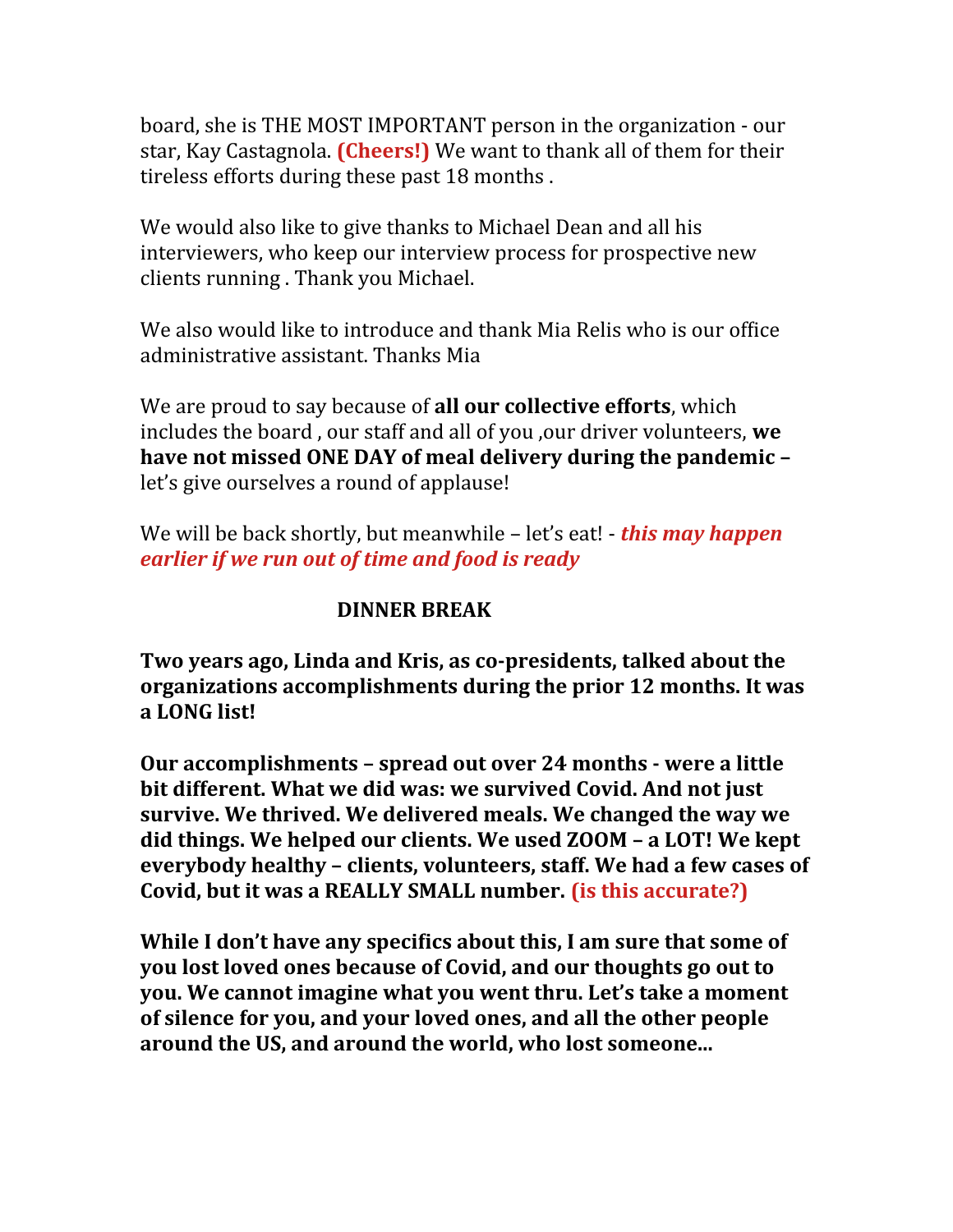## **We don't know what the future will bring – but we know we will fight back, and, hopefully, we will be here for ANOTHER 50 years.**

Now we would like to introduce Jim Byrne, who is our treasurer, to give his report.

*Jim (or Dan?) introduces Mary Orr and Dee Smith*

*Mary Orr and Dee Smith give a presentation from the podium honoring Leanna.* 

*Dan invites Leanna to come to the podium. A quick hug from Mary and Dee.*

*Presentation of gifts to Leanna by Dan Kronstadt Leanna gives a short thank you, good bye speech Group acknowledges Leanna (cheers)*

**Kay gives out service awards** with help from Scott. & Dan

Door prizes are given out **(Who does this?)**

Meeting Adjourned